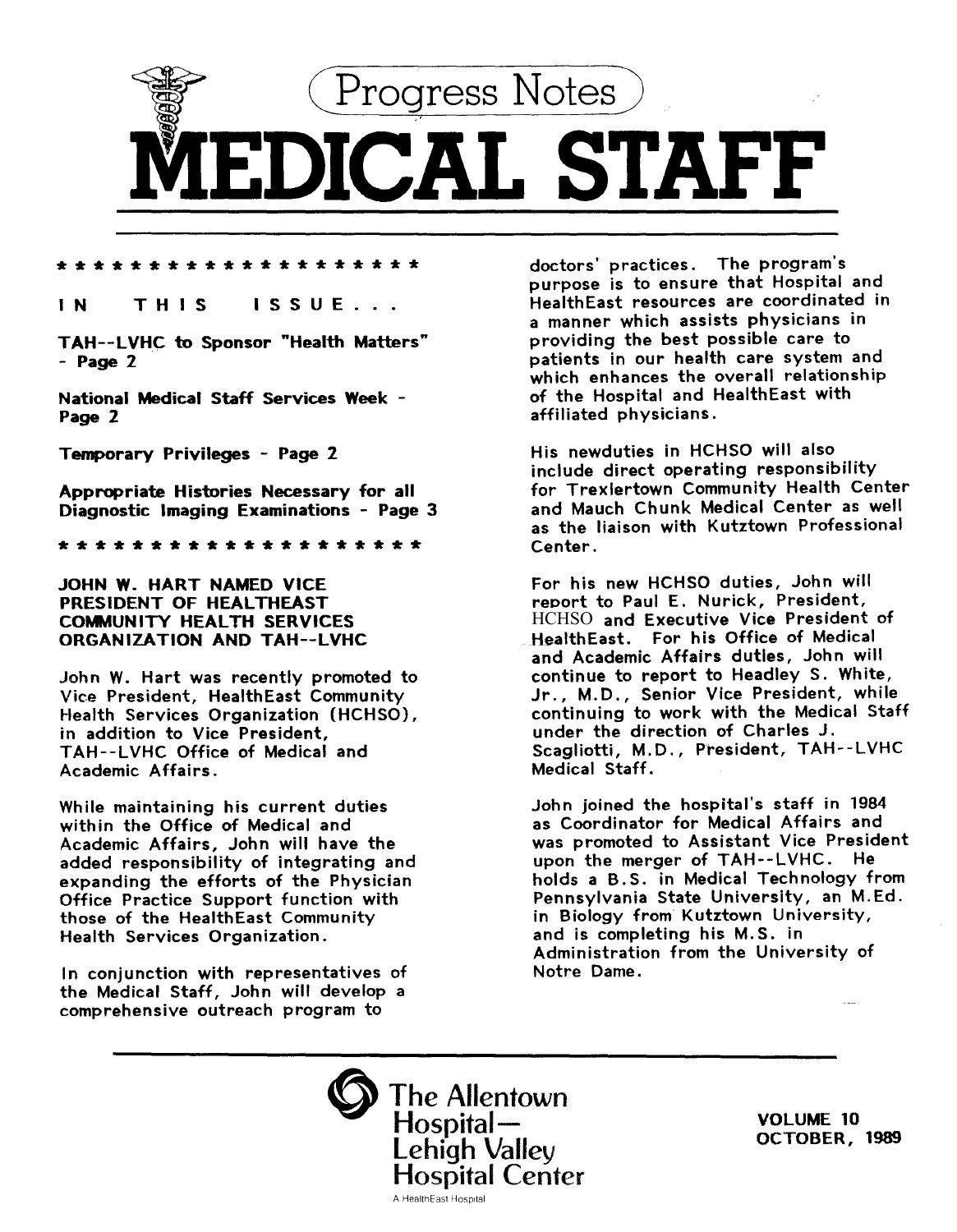# TAH--LVHC TO SPONSOR "HEALTH MATTERS"

The Allentown Hospital--Lehigh Valley Hospital Center has agreed to be the exclusive underwriter in this area for "Health Matters," a nationallysyndicated television series featuring timely health care topics.

"Health Matters" will be televised on WLVT-TV, Channel 39, on Wednesdays at 7:30 p.m. and again on Saturdays at 4 p.m., beginning February 7, 1990. After all 22 "Health Matters" programs have been broadcast, they will be rerun again in the same two time slots.

Each program will include an in-depth feature report on a single health topic followed by a pertinent interview with two TAH--LVHC physicians or other health care professionals. Guests for each of the programs were selected by TAH--LVHC's Health Matters Editorial Board which includes Samuel R. Huston, TAH--LVHC President, Headley S. White, Jr., M.D., Senior Vice President for Medical and Academic Affairs, and the hospital's Board of Directors.

## NATIONAL MEDICAL STAFF SERVICES WEEK

The week of November 6-10, 1989 has been proclaimed National Medical Staff Services Week. This week serves to recognize the efforts of Medical Staff Services Professionals who are involved in the many facets of Medical Staff activities including, but not limited to, credentialing, monitoring, statistical data gathering, recordkeeping, reporting, committee coordination and follow-up, and physician support services.

The Medical Affairs staff of The Allentown Hospital--Lehigh Valley Hospital Center includes John W. Hart, Vice President; Rita M. Mest, Medical Staff Coordinator; Janet M. Laudenslager, Coordinator, Physician Office Practice Support; Eileen E. lobst, Medical Staff Secretary; and Elizabeth A. Ehnot,

Medical Staff Receptionist. Please take a moment of your time during this week to recognize these individuals for their contributions to the Medical Staff organization.

# TEMPORARY PRIVILEGES

Temporary privileges will not be issued for applicants to the Medical Staff while in the application process. The credentialing process, although somewhat lengthy, is absolutely necessary in order to investigate the applicant's background. Since final approval for appointment to the Medical Staff is made by the Board of Directors, the Board has approved a monthly fixing of the candidate pool (a change from quarterly) in order to expedite the process of application to the Medical Staff thereby making it unnecessary to extend temporary privileges.

## TEMPORARY PRIVILEGES FOR OUT -OF-STATE PHYSICIANS

The State of Pennsylvania requires all physicians intending to treat patients in any way within the state to obtain a Pennsylvania license. As a result, TAH--LVHC will not issue temporary privileges to a physician who does not hold a current Pennsylvania license. Temporary licenses are available for out-of-state physicians who wish to practice within Pennsylvania on a limited basis (i.e., a specific surgical case, visiting professorship for two months, etc.). The application process for acquiring this license can be lengthy as it must rely upon the appropriate State Board of Licensure to provide information to the Pennsylvania Board. The Medical Staff is therefore urged to notify the Medical Affairs Office at 778-2244 (or the Office of Education at 778-1650 for visiting professors only) at least 30 days prior to the expected date of arrival of the physician to allow sufficient time to complete this process.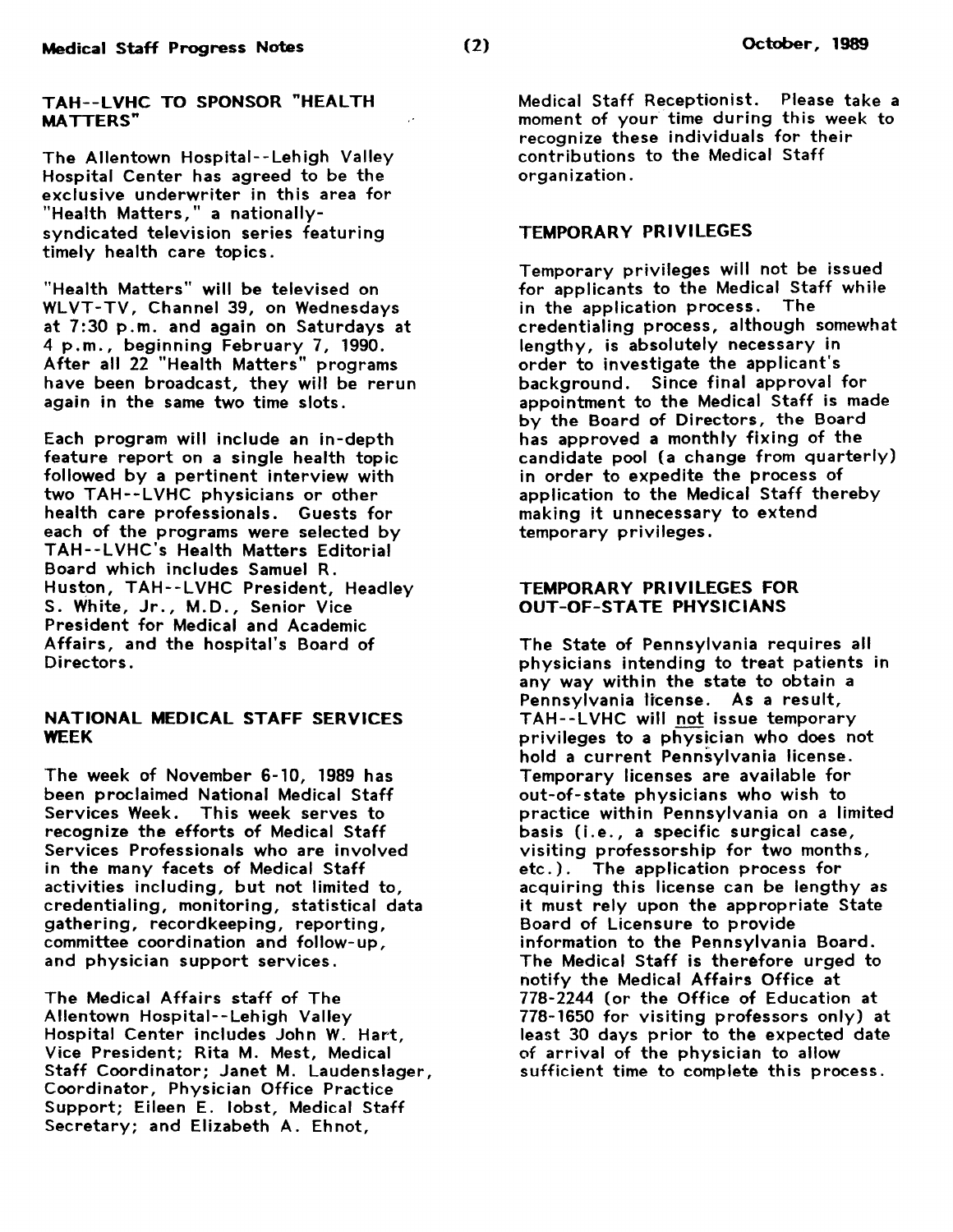## MEDICAL STAFF APPLICANT INTERVIEWS

Attention Department Chairmen, Division and Section Chiefs: Prior to interviewing applicants to the Medical Staff, please contact Eileen Jobst, Medical Staff Secretary, at 778-2244. Upon notification, Eileen will forward the applicant's file to the appropriate hospital site in a timely fashion to allow you ample time to review the applicant's file prior to the actual interview.

## APPROPRIATE HISTORIES NECESSARY FOR ALL DIAGNOSTIC IMAGING EXAMINATIONS

As of October 1, 1989, the Healthcare Finance Administration (HCFA) has mandated via Medicare that all diagnostic imaging examinations must have appropriate history. In order to comply, the Medical Staff and Administration have adopted this policy.

Appropriate clinical information is vital for accurate interpretation of any diagnostic examination, especially imaging examinations; it enables radiologists to give a clear, succinct, short and definitive diagnostic statement.

Medicare will no longer accept history as "Rule out fracture" or "Routine. They now require that a symptom or symptom complex relative to the patient's condition be used. For example, in chest radiography, appropriate history would be "fever, cough, dyspnea." Appropriate information for an abdomen series might be "crampy pain, high pitched bowel sounds, constipation." For CT of the brain, an example could be "recent left hemiparesis and slurred speech." It may be necessary in some patients to request an examination based on introduction of a tube or line and this should be specified. We should also be aware that this brief clinical information is the minimum that is required by HCFAand Medicare. The more information that is received about a

patient, the better, and all physicians who interpret diagnostic examinations of any sort are most grateful for as much information as can be supplied.

In order to evaluate compliance, periodic audits will be conducted and results reported back to the Medical Staff.

In order to comply with these regulations, the following should happen. The attending physician or housestaff officer will write a request for an examination on the order sheet. This request must include appropriate clinical information. The nursing staff has agreed to be responsible for transcribing this information onto the Hospital Information System. Verbal and telephone requests for examinations must also contain appropriate histories.

Please be assured that in the event of a situation in which a patient is acutely ill and a "STAT" examination is needed, thiswill not be withheld. If you have any questions regarding this policy, please contact a radiologist at either site, 776-8088 (LVHC) or 778-2214 (TAH).

Sincerely, reaglist

Charles J. Scagliotti, M.D. President, Medical Staff

mr. Kun

Michael H. Geller, M.D. Chairman, Department of Radiology/ Diagnostic Medical Imaging

#### AAAAAAAAAAAAAAAAAAAAAAAAiiAAAAAAAAAAAAAAA

Medical Staff Progress Notes is published monthly to inform TAH--LVHC Medical Staff and employees of important issues concerning the Medical Staff. Articles should be submitted to Janet M. Laudenslager, Medical Affairs Office, LVHC site, by the first of each month. AAAAAAAAAAAAAAAAAAAAAAAAAAAAAAAAAAAAAAAAA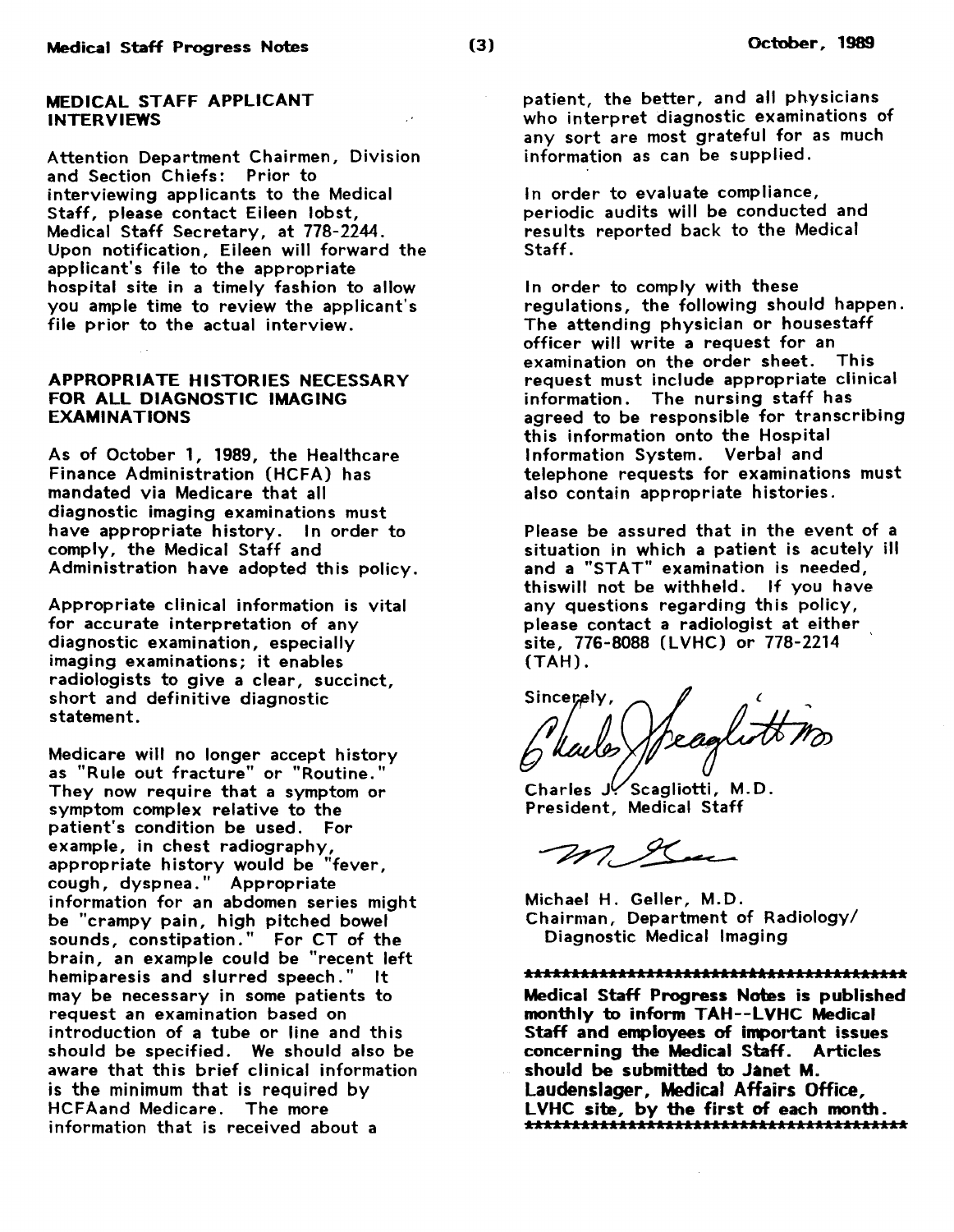CONTINUING MEDICAL EDUCATION

Physicians please note that neither the Human Resource Development Office nor the Medical Affairs Office maintains records of the accumulation of CME's for the Medical Staff. Therefore, physicians should make every effort to keep their personal files as current and complete as possible.

# CORRECTING WRITTEN ORDERS

At the Medical Executive Committee meeting held on September 5, 1989, it was noted that not all physicians follow the recommended procedure for correcting a previously written order. The procedure is as follows:

- \* draw a single line through the error; \* write the word error just above the area to be changed;
- \* write the correction;
- \* date; sign *or* initial the correction.

Please make a note of this procedure and follow it when making corrections to previously written orders.

## ADMITTING DEPARTMENT NEWS

Each day, the Admitting Department staff is confronted with new challenges to meet the admitting needs of physicians and their patients. In most cases, the staff is able to satisfy these needs; however, there may be times when an admission cannot be scheduled.

Inorder to insure that every alternative has been exhausted, the Admitting Department will begin consulting with Administration prior to the refusal of any urgent admission. Marie Weissman, Assistant Vice President, and John Horoski, Director of Admitting, will consult with each other before a day is closed to scheduled admissions.

If you have any concerns regarding the procedure or are experiencing difficulty in scheduling a particular admission, please contact John Horoski at 776-8202 or Marie Weissman at 776-8275.

## PAGING FROM THE FLOORS

Physicians, please note: When you page someone from a nurses' station, please inform someone on the floor that you paged someone in case the call is received after you have left the unit.

# BLOOD TRANSFUSION ORDERS

JCAH requires that blood component transfusions be treated just like any other therapeutic modality, such as drugs, etc. Therefore, the physician orders must include the following:

- \*Instructions, i.e., "To Transfuse," "Infuse" or "Give."
- \* The name of the specific component, i.e., red cells, plasma, etc.
- \* Rate of infusion, i.e., ml/min. or hr., or a time over which infusion should occur, i.e., minutes or hours.
- \* Any special instructions, such as need for pre-medication or use of special \_\_\_ filters, etc.
- \* Number of units to transfuse.

If you have any questions regarding blood transfusion orders, please call Bala Bansal Carver, M. 0., Director of Transfusion Medicine, at 776-8142 or beeper 3433.

### CHANGE IN ANCROD PROTOCOL

The patient selection criteria for inclusion into the Ancrod Study has been changed as follows: "Patients will be greater than 35 years of age." This change eliminates the upper age limit for patients who would otherwise be eligible for enrollment into the Ancrod Study.

If you have any questions regarding this change or the Ancrod Study in general, please contact Peter J. Barbour, M.D., at 776-8420.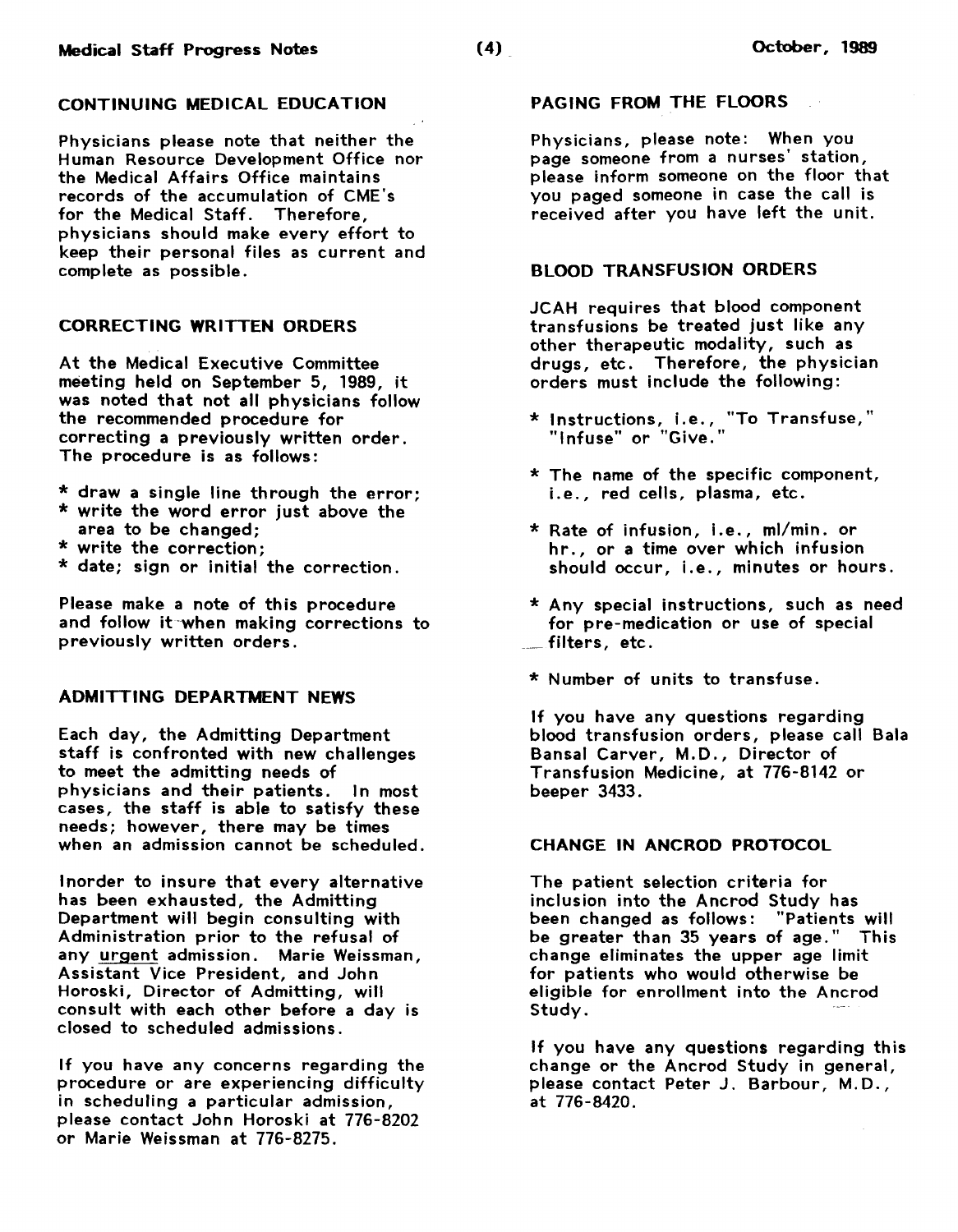The Nursing Admission Sheet, Nursing Care Flow Sheet, and Nursing Assessment Flow Sheet, previously used solely at the LVHC site, have been introduced at TAH site. Additionally, the Patient Teaching Record and Discharge Instruction Sheets, which had been used solely at TAH site, are also now being used at the LVHC site.

If you have any questions concerning these forms, please contact Sandra K. Schwartz, R.N., B.S.N., Director of Patient Education, at 776-8775.

## PUBLICATIONS, PAPERS AND PRESENTATIONS

Geoffrey G. Hallock, M.D., plastic surgeon, authored a paper titled "Refinement of the Fibular Osteocutaneous Flap Using Tissue Expansion" which was published in the October 1989 issue of the Journal of Reconstructive Microsurgery.

The article describes the use of vascularized bone grafts from the fibula taken simultaneously with its overlying soft tissues of the calf for reconstruction of defects elsewhere in the body. With the concurrent use of the new modality of tissue expansion, skin stretching allowed minimal scarring in the donor site of the calf.

In addition, Geoffrey G. Hallock, M.D., and David C. Rice, Director of the Microsurgery Laboratory, co-authored a paper titled "In Utero Fetal Surgery Using a Milliwatt Carbon Dioxide Laser" which was recently published in Lasers in Surgery and Medicine.

Lawrence P. Levitt, M.D., neurologist, and Tish lsack, Director of the Lehigh Valley Stroke Program and the Helwig Diabetes Center, were two of the co-authors of an article titled "Stroke in the Lehigh Valley: Racial/Ethnic Differences" which was published in the September 1989 issue of Neurology.

## PATIENT EDUCATION NEWS UPCOMING CONFERENCES, SEMINARS  $\angle$  AND MEETINGS

# Department of Pediatrics Conferences

"Shunts" will be presented by Leslie Sutton, M.D., Division of Neurosurgery at Children's Hospital of Philadelphia, on Friday, October 27.

"Thrombocytopenias You May Encounter in a Pediatric Practice" will be presented by Marie Stuart, M.D., Chief of the Section of Hematology/Oncology at St. Christopher's Hospital for Children, on Friday, November 3.

Pediatric conferences are held at noon in the Auditorium at TAH site. For more information, call Beverly Humphrey in the Department of Pediatrics at 778-2540.

## Surgical Grand Rounds

"Multi-Organ Transplantation" will be presented by Donald C. DaFoe, M.D., Associate Professor of Surgery and Chief of the Transplantation Division at the Hospital of the University of Pennsylvania, on Tuesday, October 24.

Surgical Grand Rounds is held Tuesday mornings at 7 a.m. in the Auditorium at the LVHC site.

# TAH--LVHC Regional Symposium Series

"Computers in HealthCare: Symposium and Expo" will be held on Saturday, October 21, in the Auditorium at the LVHC site.

"Caring for Yourself while Caring for Patients with AIDS" will be held on Friday, November 3, in the Auditorium at the LVHC site.

"Transplantation: Beginning, Current State, and a Look into the Future" will be held on Saturday, November 18, in the Auditorium at the LVHC site·.

For more information on any of the above programs, please contact Human Resource Development at 776-8320.